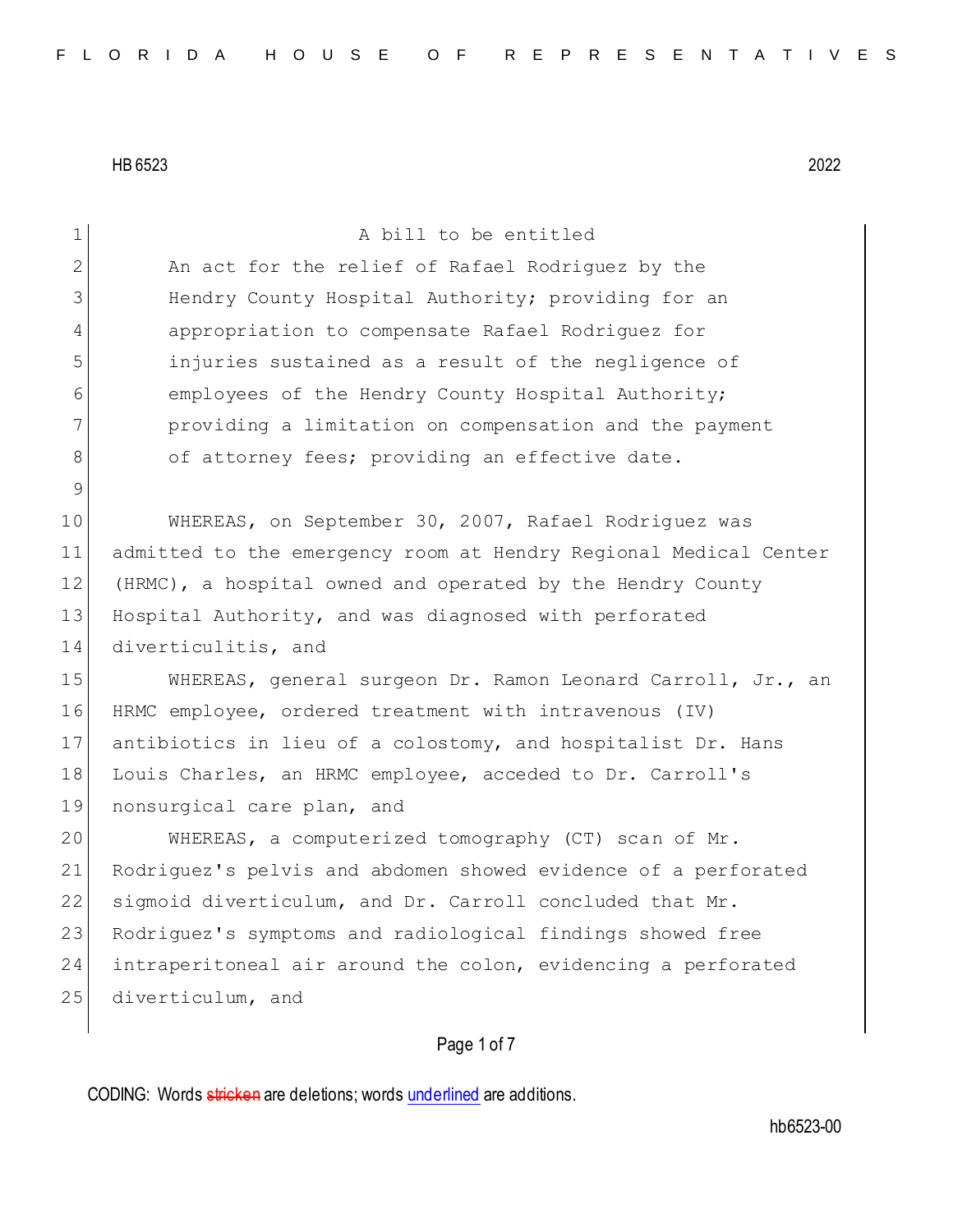WHEREAS, after 2 days of antibiotic treatment, Dr. Charles sought a surgical consult with Dr. Carroll, advising him that 28 | the IV antibiotics were not working to treat the perforated diverticulum, and the doctors made the joint negligent decision to treat Mr. Rodriguez expectantly with nonsurgical care, and WHEREAS, a second CT scan of Mr. Rodriguez's abdomen and pelvis revealed a 100 percent perforation with fistula formation and no resolution of the infection, and Dr. Charles and Dr. Carroll agreed to continue to treat Mr. Rodriguez nonsurgically, even though Dr. Charles recommended immediate surgical intervention in his progress notes, and WHEREAS, Dr. Charles transferred Mr. Rodriguez's care to hospitalist Dr. Prashant Barakoti, an HRMC employee, while noting in his progress reports that a CT scan was done on October 7, 2007, which showed a pelvic abscess 4.6 by 5.8 41 centimeters with a prominent air fluid level in the pelvis, and WHEREAS, despite Mr. Rodriguez having a continuing infection that required ongoing medical treatment, Dr. Carroll discharged Mr. Rodriguez from HRMC to his home without operating 45 on or draining the pelvic abscess, and after only 3 days, Mr. Rodriguez was readmitted to the emergency room at HRMC with complaints of severe middle back pain, abdominal pain, and a 48 fever, and 49 WHEREAS, Dr. Barakoti transferred care back to Dr. Charles,

who continued medical management and still did not recommend

# Page 2 of 7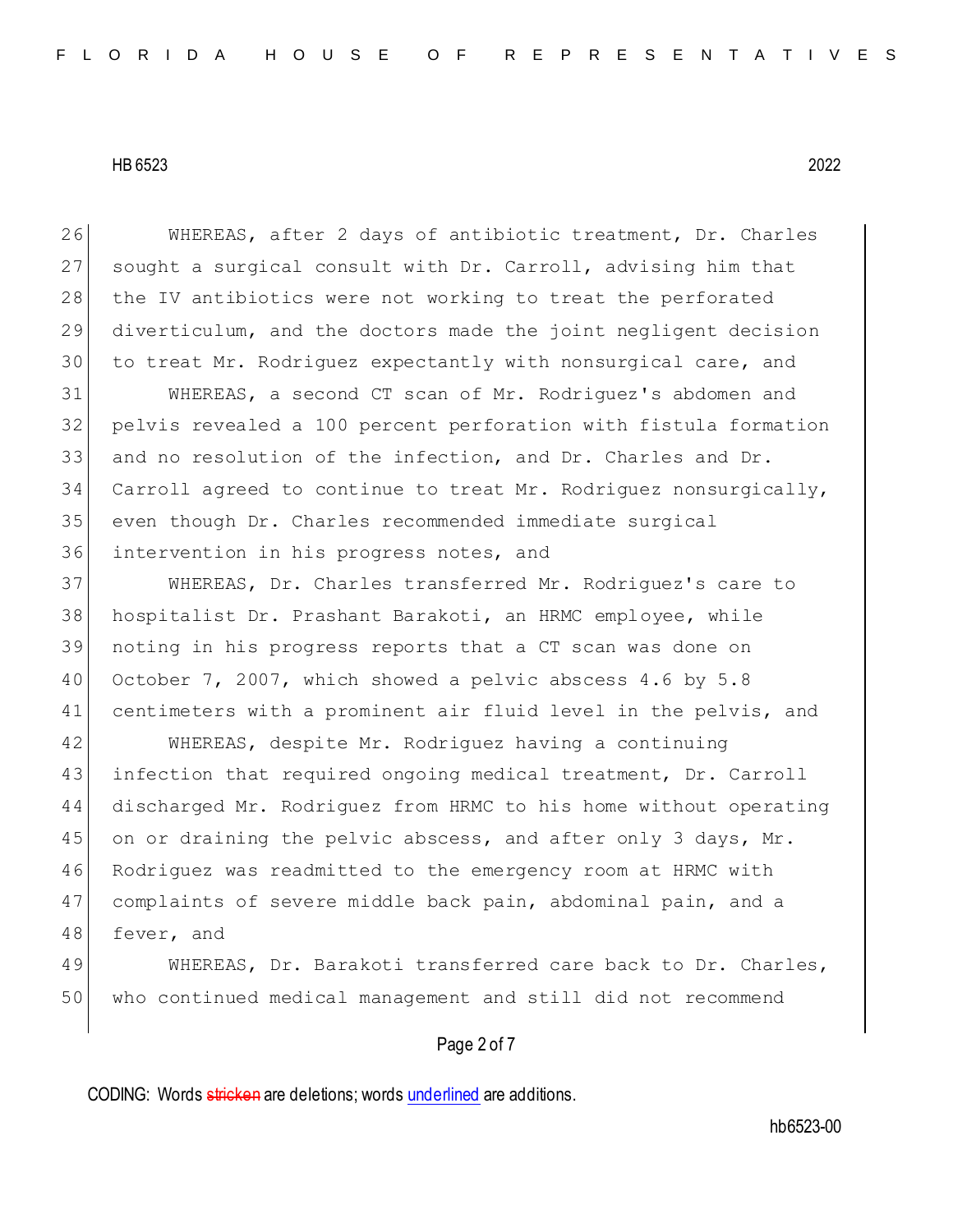51 surgical intervention, and 52 WHEREAS, Dr. Carroll performed a surgical consult, noting 53 Mr. Rodriguez's complaints of lower back pain and fever, and 54 determined that Mr. Rodriguez had a ruptured diverticulum with 55 small abscess formation in the pelvis, and 56 WHEREAS, Dr. Carroll decided to go along with Dr. 57 Barakoti's plan of care to merely monitor Mr. Rodriquez, failing 58 to recommend draining the abscess and surgically repairing the 59 ruptured diverticulum, and 60 WHEREAS, Mr. Rodriguez's blood cultures obtained while in 61 the emergency room were found to be positive for *Klebsiella*  62 *pneumoniae*, but Dr. Charles failed to recommend draining the 63 abscess and surgically repairing the ruptured diverticulum or to 64 transfer Mr. Rodriguez to another hospital for drainage and 65 surgical intervention, even with the overwhelming evidence that 66 surgical intervention was necessary, and 67 WHEREAS, Dr. Charles ordered Mr. Rodriguez to be started on 68 IV Rocephin, a broad-spectrum antibiotic, and Dilaudid every 4 69 to 6 hours for severe back pain and ordered additional blood 70 cultures, which came back positive for *K. pneumoniae*, and, at

71 the time, Mr. Rodriguez's white blood cell count was elevated at 72 16,400 with increased polys, and

73 WHEREAS, on October 20, 2007, Mr. Rodriguez started to 74 complain of bilateral inner thigh pain, difficulty walking, and 75 incontinence, and showed signs of a worsening neurological

## Page 3 of 7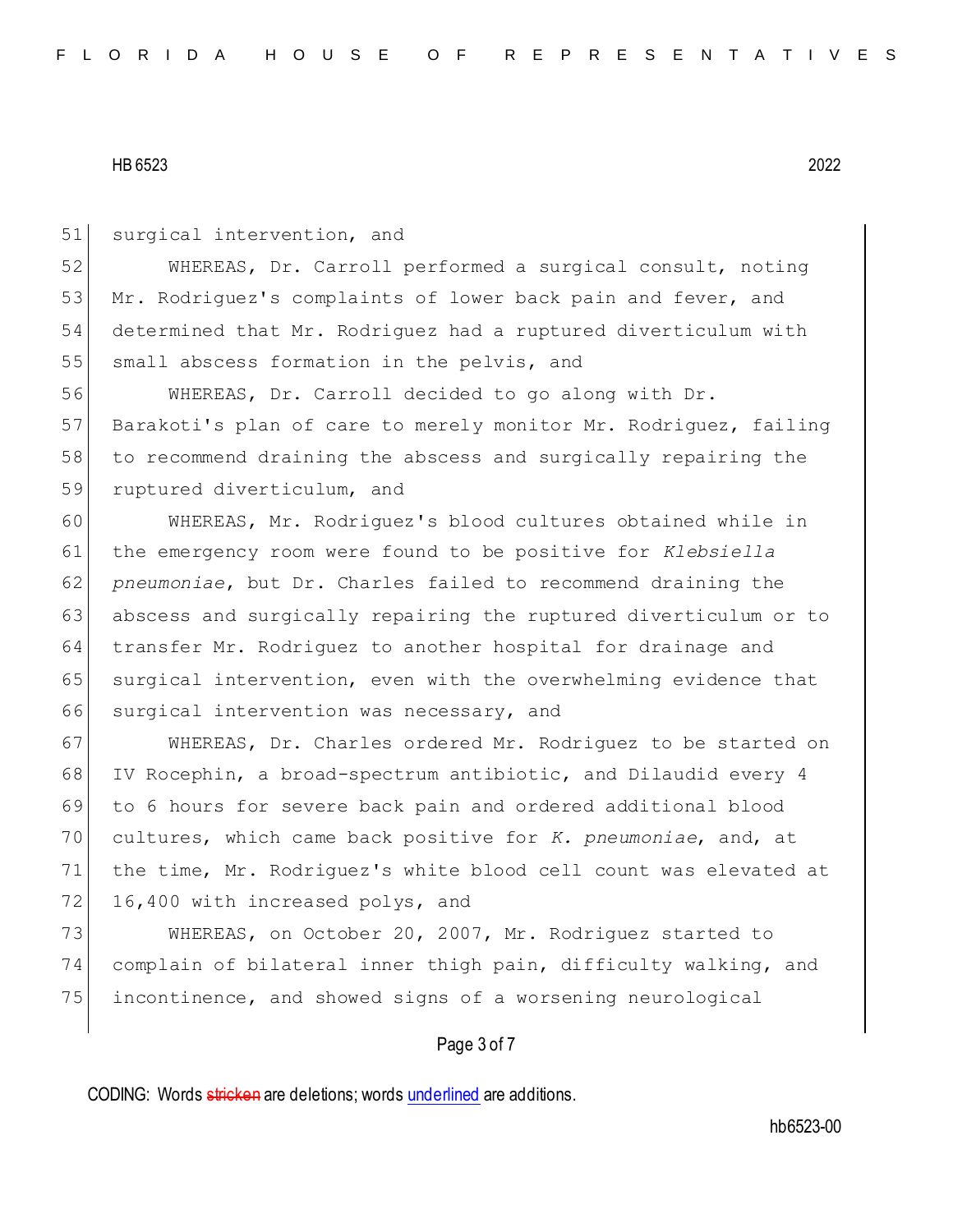76 condition, and

77 WHEREAS, a magnetic resonance imaging (MRI) machine, which 78 would have revealed the presence of the early stages of an 79 epidural abscess, was unavailable, but Dr. Charles continued to 80 treat Mr. Rodriguez medically rather than transfer him to 81 another hospital with an available MRI and surgical staff who 82 could have surgically intervened, and

83 WHEREAS, Dr. Charles failed to perform any motor or sensory 84 testing and, despite suspecting spinal stenosis, failed to 85 recommend an immediate surgical intervention or transfer Mr. 86 Rodriguez to a medical center with an orthopedic spine surgeon 87 or neurosurgeon, and

88 WHEREAS, Mr. Rodriquez developed neck and lower back pain 89 despite receiving narcotic pain medications and was suffering 90 from loose and bloody bowel movements, and Dr. Charles advised 91 Mr. Rodriguez that he would need to be transferred to another 92 facility but failed to arrange the transfer, and instead 93 dictated a discharge summary, planning to send Mr. Rodriguez 94 home with white blood cells at 19,000, a temperature of 100.6 95 degrees, and an inability to stand or walk, and

96 WHEREAS, hospitalist Dr. Lopez-Cespedes, another HRMC 97 employee, was present when Mr. Rodriguez felt no sensation from 98 the umbilical area down, was unable to move his lower 99 extremities, and had weak upper arm movements, and Dr. Lopez-100 Cespedes noted that Mr. Rodriguez had decreased muscle strength

## Page 4 of 7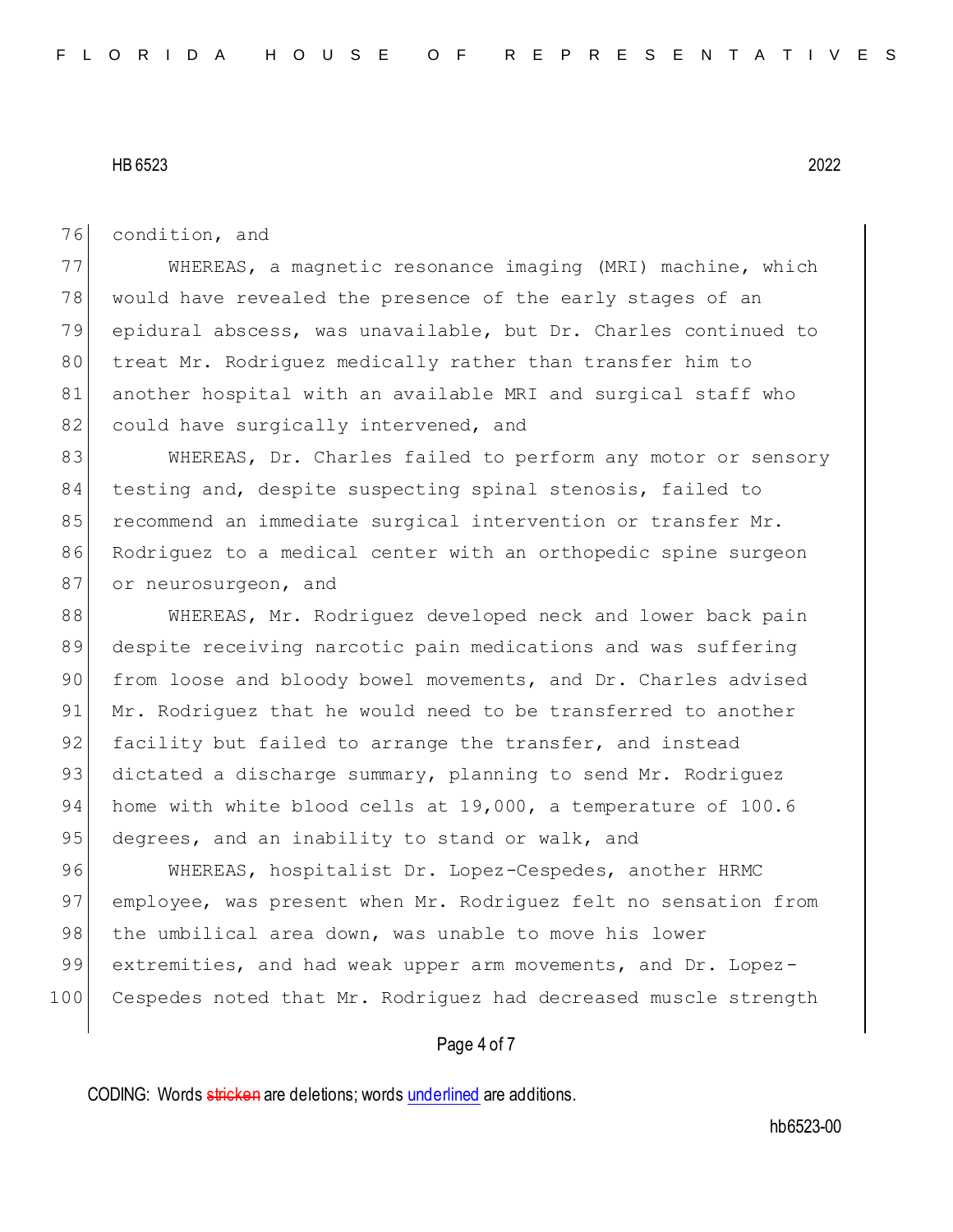101 and sensory perception and noted a positive blood culture and 102 yeast in the blood, but did not immediately arrange for Mr. 103 Rodriguez to be transferred to another facility, and

 WHEREAS, on October 23, 2007, Mr. Rodriguez began complaining of a tingling sensation in both hands, and Dr. Lopez-Cespedes noted that Mr. Rodriguez was unable to move his legs and continued to have significant decreased sensation to 108 the level T10-T11, and

 WHEREAS, an MRI of Mr. Rodriguez's lumbar spine was finally performed, showing an epidural collection anteriorly to the 111 thecal sac in the thoracic spine and lumbar spine, and Mr. Rodriguez was finally transferred and admitted to Jupiter Medical Center under the care of orthopedic surgeon Dr. Katzman, who diagnosed Mr. Rodriguez with an epidural abscess and an 115 unoperated perforated sigmoid colon, and

 WHEREAS, Mr. Rodriguez underwent a decompressive laminectomy at C1-C6 with the evacuation of an epidural abscess, 118 an exploratory laparoscopic drainage of multiple abscesses, sigmoid resection and colostomy, and small bowel resection, and

 WHEREAS, today, Mr. Rodriguez is a quadriplegic due to the failure of and delay in emergent treatment by HRMC employees, and he does not have an attendant care assistant for his daily 123 activities, instead relying on a friend with an intellectual disability who lives in his trailer with him and who has no 125 medical training, and

## Page 5 of 7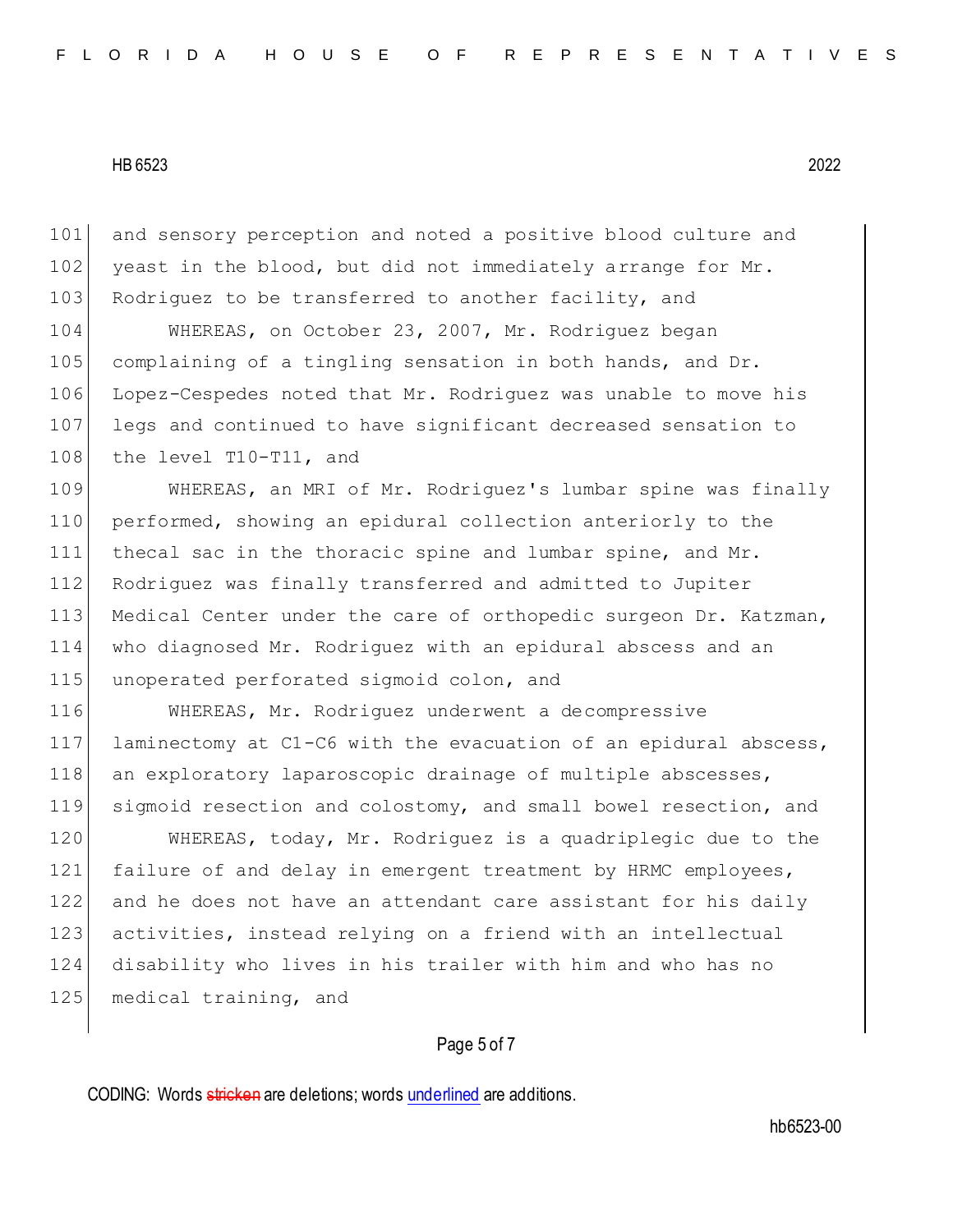| 126 | WHEREAS, a tort claim was filed on behalf of Mr. Rodriguez      |
|-----|-----------------------------------------------------------------|
| 127 | in the Circuit Court for the 20th Judicial Circuit in and for   |
| 128 | Hendry County, and the Hendry County Hospital Authority agreed  |
| 129 | to amicably settle this matter with the entry of a consent      |
| 130 | judgment in the amount of \$7.6 million, and                    |
| 131 | WHEREAS, the Hendry County Hospital Authority has paid the      |
| 132 | statutory limit of \$100,000 to Mr. Rodriguez, pursuant to s.   |
| 133 | 768.28, Florida Statutes, and the authority has agreed to fully |
| 134 | cooperate and promote the passage of this claim bill in the     |
| 135 | amount of \$7.5 million, NOW, THEREFORE,                        |
| 136 |                                                                 |
| 137 | Be It Enacted by the Legislature of the State of Florida:       |
| 138 |                                                                 |
|     |                                                                 |
| 139 | Section 1. The facts stated in the preamble to this act         |
| 140 | are found and declared to be true.                              |
| 141 | Section 2. The Hendry County Hospital Authority is              |
| 142 | authorized and directed to appropriate from funds of the        |
| 143 | authority not otherwise encumbered and to draw a warrant in the |
| 144 | amount of \$7.5 million payable to Rafael Rodriguez as          |
| 145 | compensation for injuries and damages sustained as a result of  |
| 146 | the negligence of employees of the Hendry County Hospital       |
| 147 | Authority.                                                      |
| 148 | Section 3. The amount paid by the Hendry County Hospital        |
| 149 | Authority pursuant to s. 768.28, Florida Statutes, and the      |
| 150 | amount awarded under this act are intended to provide the sole  |

Page 6 of 7